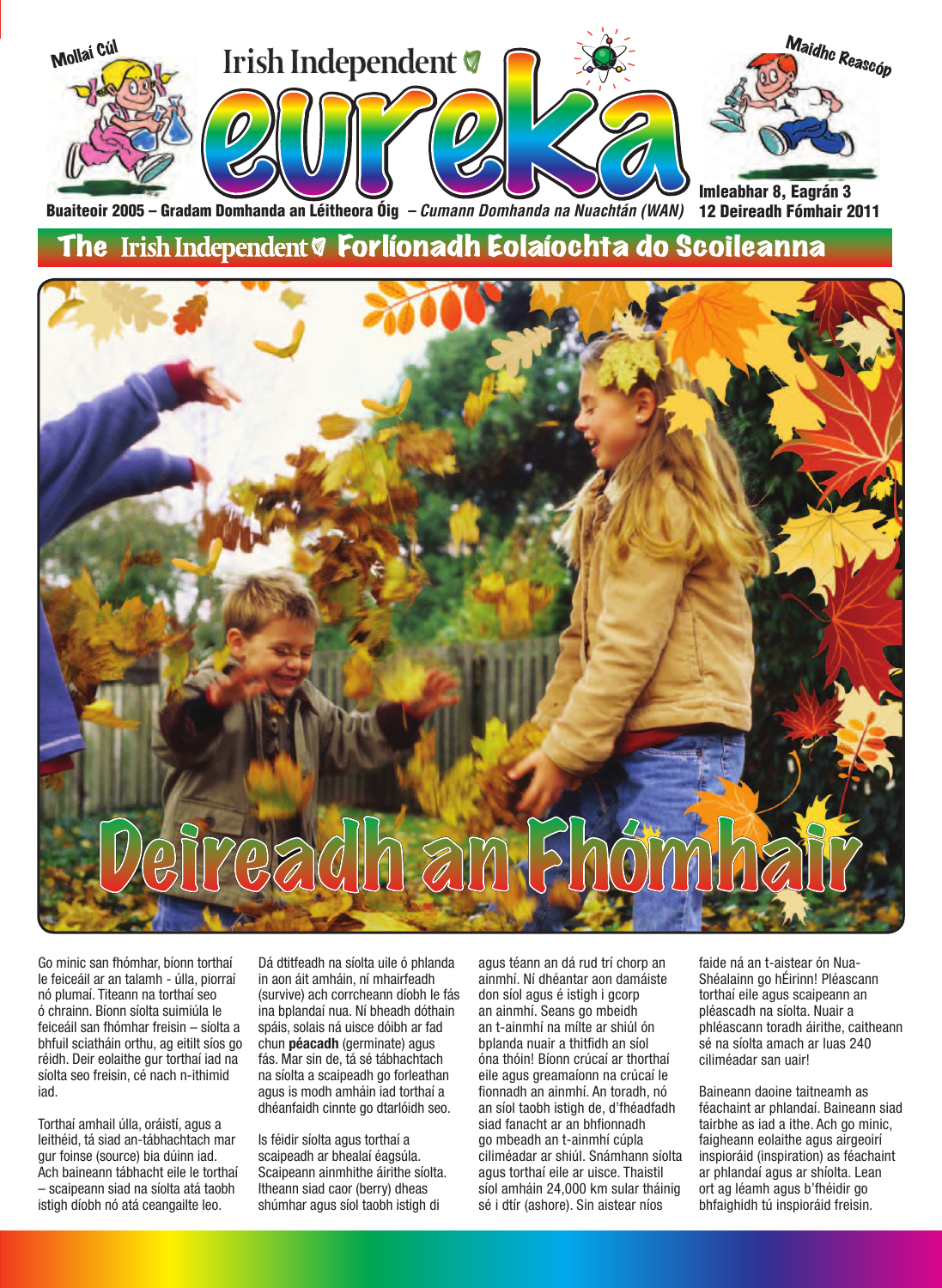### Bí i do bhleachtaire







Má sheasann tú faoi chrainn áirithe ag an am seo den bhliain, seans maith go bhfeicfidh tú síolta ag rothlú (spinning) go mall go talamh. Bíonn paraisiúit nó sciatháin atá cosúil le rothlóir (spinner) ar shíolta áirithe chun cabhrú leo gluaiseacht amach ón seanphlanda. Féach ar na pictiúir thuas agus bain úsáid as na leideanna chun ainm a chur ar na síolta. Tá na freagraí ar leathanach eile.

**An Caisearbhán:** (dandelion): Is síol éadrom mé agus tagaim ó bhláth buí. Tá paraisiút orm.

**An Seiceamar:** (sycamore): Tá mo chuid síolta ina bpéirí agus tá sciathán ar gach síol.

**An Fhuinseog:** (ash): Níl ach sciathán amháin ar mo chuid síolta. Tá a lán síolta ceangailte le chéile.

**An Teile:** (lime): Crochann mo chuid síolta ó sciathán\_\_\_\_\_\_\_\_\_

### Eitilt i héileacaptair



Agus daoine ag féachaint ar shíolta seiceamair ag rothlú go talamh, b'fhéidir gur tháinig an smaoineamh isteach ina n-intinn faoi conas héileacaptair a dhéanamh. Níos mó ná 2000 bliain ó shin, d'airg (invented) muintir na Síne bréagán agus d'eitil sé mar a bheadh héileacaptar ann. Beagnach 600 bliain ó shin, dhear Leonardo da Vinci rud éigin a bhí an-chosúil le héileacaptar an lae inniu. Ach ní raibh héileacaptair, mar is eol dúinn iad, ar fáil go dtí an 20ú haois (century).

Ardaíonn **aer comhbhrúite** (compressed/squashed) héileacaptar ón talamh. De réir mar atá na **lanna rótair** (rotor blades) ag rothlú ar bharr an héileacaptair, tá siad ag brú aeir síos faoi na lanna agus tá an t-aer sin ag éirí comhbhrúite. Cabhraíonn an t-aer comhbhrúite sin leis an héileacaptar éirí in airde san aer.

Is féidir le héileacaptair eitilt i mbeagnach gach áit. Go minic, téann héileacaptair chuig áiteanna nach féidir le heitleáin tuirlingt. Má bhíonn daoine i ndainséar, téann héileacaptar isteach chun iad a shábháil. Tugann héileacaptair bia isteach chuig daoine in áiteanna iargúlta má tá gá (need) leis. Ach bíonn ar phíolótaí na héileacaptar a lán traenála a dhéanamh, agus caithfidh siad bheith an-oilte (skilled) mar tá sé an-deacair héileacaptar a eitilt.

### Arbh eol duit?

An héileacaptar is lú ar domhan, meánn sé 75 kg. Tá cathaoir ann, feac (footrest), hanla (handlebar) agus na rótair, ar ndóigh.



# Rothlóirí ag rothlú

Déan héileacaptar de pháipéar agus faigh amach an dtéann cruthanna rothlóra i bhfeidhm ar (affect) an mbealach a dtiteann rudaí?

An tseachtain seo caite, léigh tú gur cruthanna maithe iad cruthanna paraisiúit chun moill a bhaint as rudaí atá ag titim. Is cruth maith é an héileacaptar páipéir chun moill a bhaint as rud atá ag titim freisin. De réir mar atá an héileacaptar páipéir ag titim, tá an t-aer á ghabháil (being trapped) istigh faoi na rothlóirí, agus tá moill á baint as titim an héileacaptair. Cuireann an t-aer seo rothlóirí an héileacaptair ag rothlú freisin. Coimeádann an rothlú an héileacaptar ingearach agus cosnaíonn sé é ar chlaonadh (slanting) agus é ag titim.



- **Cárta**
- Fáiscíní páipéir
- **Siosúr**

#### **Treoracha:**

- 1. Tarraing an pátrún thuas ar phíosa cárta.
- 2. Gearr ar na línte leanúnacha. Fill ar na línte briste.
- 3. Fill sciathán amháin chun tosaigh agus an sciathán eile siar (féach ar an léaráid).
- 4. Cuir fáiscín páipéir leis.
- 5. Lig don héileacaptar titim ó áit ard agus féach an bealach a rothlaíonn sé.

#### **Dúshláin bhreise**

Déan rothlóir eile cosúil leis an gceann sa phictiúr, ach cuir sciatháin air atá i bhfad níos mó. Cé acu rothlóir is moille (slowest) a thitfidh? Labhair le do mhúinteoir faoi conas is féidir **tástáil chothrom** a dhéanamh.

Cad iad na bealaí eile chun an rothlóir a athrú? Conas a dhéanfá tástáil ar dhearaí éagsúla?

# Aer Comhbhrúite

Léigh tú thuas go n-ardaíonn aer comhbhrúite héileacaptar ón talamh. Baineann sé moill as titim paraisiút freisin. Tá aer comhbhrúite an-láidir ar fad. Tá sé láidir go leor chun coincréit a bhriseadh! Feicfidh tú sa chéad ghníomhaíocht eile cé chomh láidir agus atá aer comhbhrúite.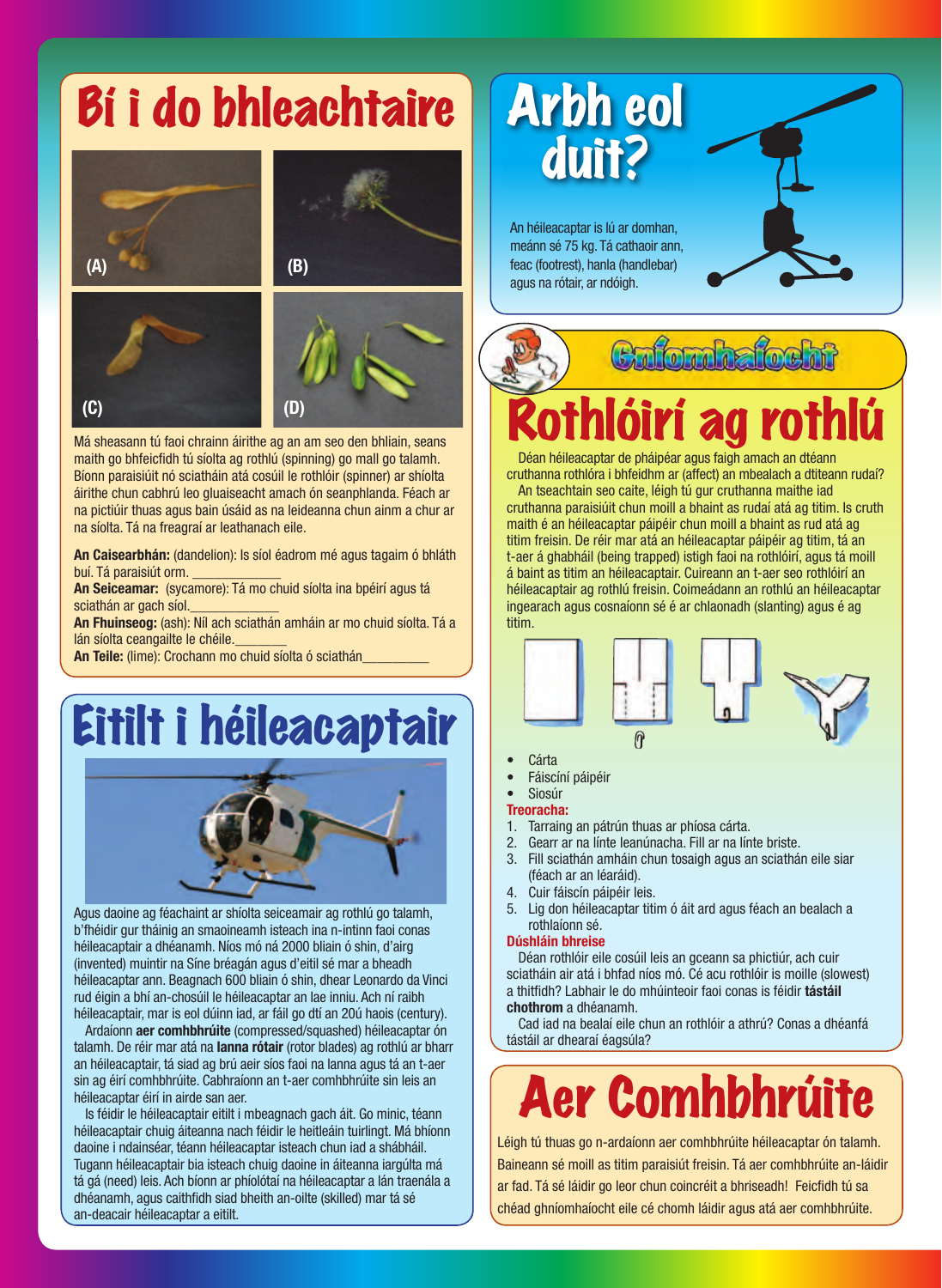# Ardaigh é!

Cafomhafocht

Úsáid an t-aer comhbhrúite i mbalún chun carnán leabhar a ardú.

#### **Bunábhair:**

- Carnán (pile) leabhar trom
- Balún
- **Treoracha:**
- 1. Cuir an balún ar an mbord.
- 2. Cuir na leabhair throma ar an mbalún.
- 3. Séid isteach sa bhalún. Féach cad a tharlóidh do na leabhair.

#### **Dúshlán breise:**

Pléigh áiteanna eile a n-úsáideann daoine aer comhbhrúite. Leid: An rothaíonn tú?



Ar an gcéad leathanach, léigh tú go ngreamaíonn torthaí agus síolta ar fhionnadh ainmhithe (agus greamaíonn siad ar éadaí daoine). Scaipeann na hainmhithe agus na daoine iad. 60 bliain ó shin agus é amuigh ag siúl lena mhadra, thug airgeoir Eilvéiseach an rud seo faoi deara agus tháinig smaoineamh isteach ina intinn. Nuair a shroich sé an baile, d'fhéach sé ar roinnt de na leadáin (burrs) ar fhionnadh an mhadra. Faoi mhicreascóp, chonaic sé go raibh crúcaí beaga sna leadáin. Ghreamaigh na crúcaí beaga na leadáin leis an bhfionnadh agus le héadaí. Chuir sé seo ag smaoineamh é agus chruthaigh sé greamaitheoir déthaobhach: bhí crúcaí righin (stiff) ar thaobh amháin agus bhí siad cosúil leis na leadáin, agus bhí lúba boga ar an taobh eile agus bhí siad cosúil leis an bhfabraic i dtreabhasar nó i sciorta. Is mar seo a chruthaigh sé Velcro.

#### **Arbh eol duit?**

- Is gnó mór é Velcro díolann na monarchana na mílte milliún dollar de Velcro gach bliain.
- Iompraíonn gach spástointeálaí níos mó ná 25,000 cm de Velcro. Úsáideann na spásairí é chun rudaí a ghreamú síos sa chaoi nach mbeidh na rudaí ar snámh ar fud an spástointeálaí.
- Úsáideann airm (armies) Velcro atá tostach (silent) is rún míleata é an bealach ina ndéanann siad é. Cén fáth a mbeadh sé tábhachtach go mbeadh Velcro tostach?

#### **Dúshlán Breise:**

Dear imscrúdú a thástálfaidh láidreacht Velcro. Bí cinnte gur tástáil chothrom í.

### Cafomhafocht Dear agus déan

# cluiche rothlóra

Thástáil tú rothlóirí le feiceáil cé acu is moille a thitfeadh. Anois, bain triail as rothlóirí a dhéanamh a thitfidh díreach san áit a dteastaíonn uait.



#### **Bunábhair:**

- Bileog mhór páipéir
- Pinn daite / pinn luaidhe chun ciorcail a tharraingt
- Rothlóirí ar chruthanna éagsúla (féach ar an léaráid)
- Cairt taifid cosúil le ceann Mhaidhc
- Siosúr agus seilitéip

#### **Treoracha:**

- 1. Tarraing targaid ar an mbileog.
- 2. Cén sórt rothlóra a dhéanfaidh tú?
- 3. **Tuar** cé acu rothlóir a gheobhaidh an scór is airde.
- 4. Lig do gach rothlóir titim ón airde chéanna. (Cén tábhacht atá leis seo?)
- 
- 5. Tabhair cúig sheans do gach duine agus **taifead** na torthaí.

**Pléigh:** An raibh méid nó cruth rothlóra amháin níos fearr ná na méideanna agus na cruthanna eile?

Labhair le do mhúinteoir faoi na rudaí a fuair tú amach.

 $\Omega =$  The Seiceamar  $=$   $C$  $U = 0$  **C**  $\theta$  **And Figure** 

 $A = 9$ **li** $\theta$ **T** and  $A =$  nádarbhán  $= B$ 

Freagraí ar 'Bí i do Bhleachtaire'